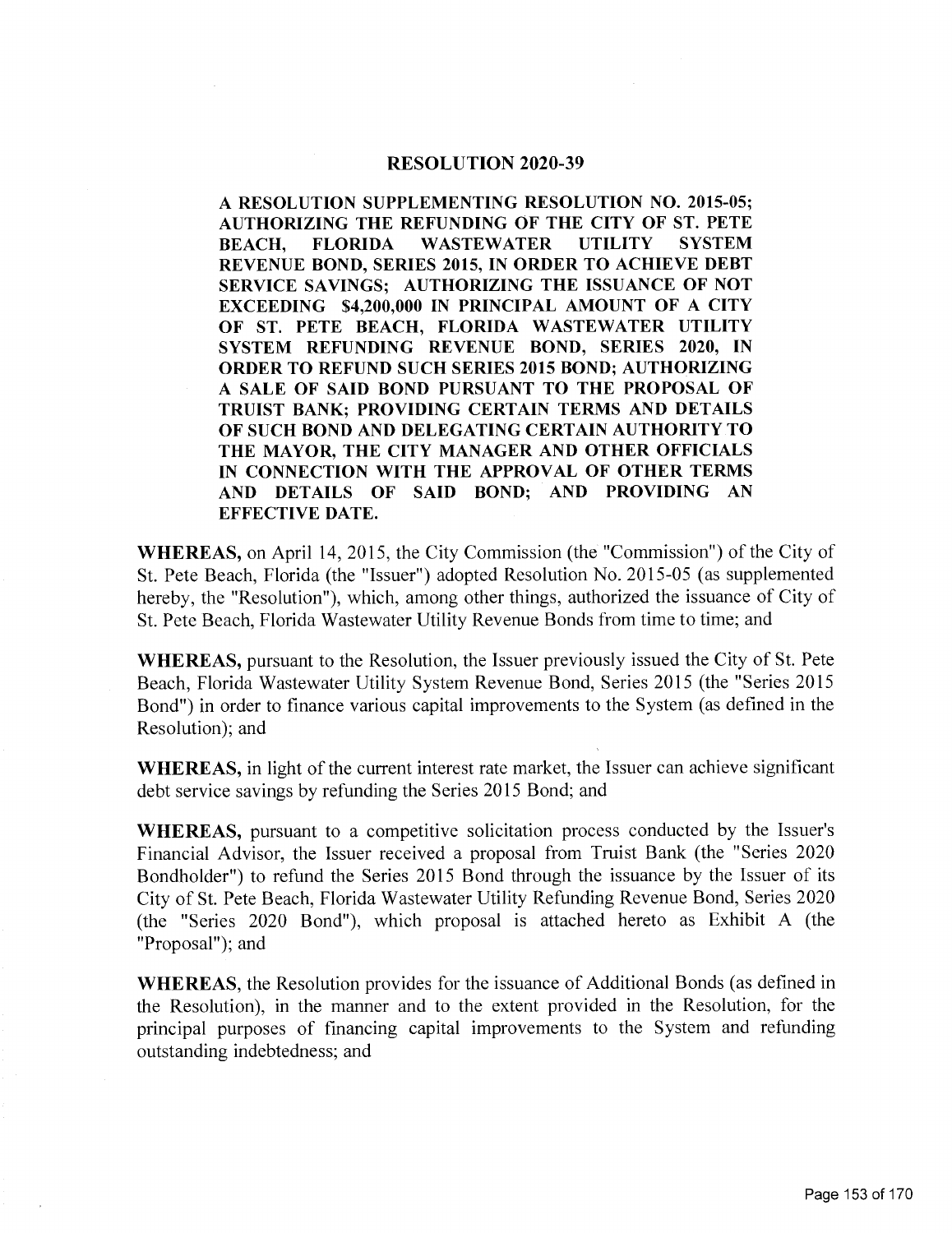WHEREAS, the Commission deems it to be in the best interest of the Issuer to accept the Proposal and to issue the Series 2020 Bond to the Series 2020 Bondholder as an Additional Bond in the manner and to the extent provided in the Resolution for the principal purpose of refunding the Series 2015 Bond; and

WHEREAS, on the date hereof, the Commission enacted Ordinance 2020-19 authorizing the issuance of the Series 2020 Bond to refund the Series 2015 Bond; and

WHEREAS, due to the potential volatility of the market for tax-exempt obligations such as the Series 2020 Bond and the complexity of the transactions relating to such Series 2020 Bond, it is in the best interest of the Issuer to sell the Series 2020 Bond by a negotiated sale to the Series 2020 Bondholder pursuant to the Proposal and the provisions hereof and of the Resolution, rather than at a specified advertised date, thereby permitting the Issuer to obtain the best possible price, terms and interest rate for the Series 2020 Bond; and

WHEREAS, the Issuer hereby certifies that it is current in all deposits into the various funds and accounts established by the Resolution and all payments theretofore required to have been deposited or made by the Issuer under the provisions of the Resolution have been deposited or made and the Issuer has complied with the covenants and agreements of the Resolution and is currently in compliance with the covenants and agreements of the Resolution; and

WHEREAS, the Resolution provides that the Series 2020 Bond shall mature on such dates and in such amounts, shall bear such rates of interest, shall be payable in such places and shall be subject to such redemption provisions as shall be determined by a Supplemental Resolution (as defined in the Resolution) adopted by the Issuer; and it is now appropriate that the Issuer determine certain of such provisions, terms and details and establish the mechanisms for determining the remaining provisions, terms and details; and

WHEREAS, the Series 2020 Bond shall not be or constitute a general obligation or indebtedness of the Issuer as a " bond" within the meaning of any constitutional or statutory provision, but shall be a special obligation of the Issuer, payable solely from and secured by a lien upon and pledge of the Pledged Funds (as defined in the Resolution), in the manner and to the extent provided in the Resolution. No holder of the Series 2020 Bond shall ever have the right to compel the exercise of any ad valorem taxing power to pay such Series 2020 Bond, or be entitled to payment of such Series 2020 Bond from any moneys of the Issuer except from the Pledged Funds in the manner and to the extent provided in the Resolution; and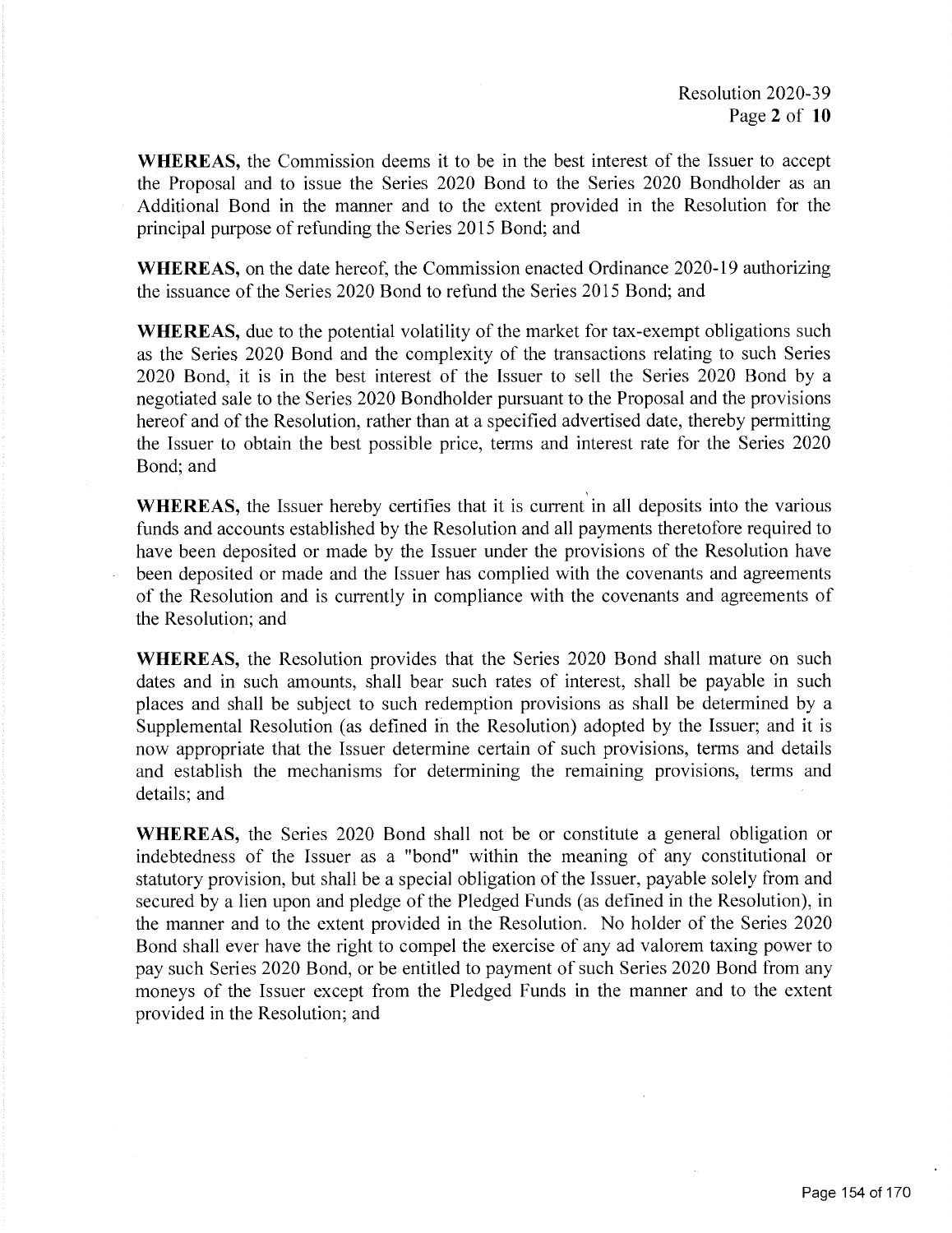WHEREAS, the covenants, pledges and conditions in the Resolution shall be applicable to the Series 2020 Bond herein authorized, and said Series 2020 Bond shall constitute a Bond" within the meaning of the Resolution.

WHEREAS, it is not reasonably anticipated that more than \$10,000,000 of tax-exempt obligations as defined under Section  $265(b)(3)$  of the Internal Revenue Code of 1986, as amended, will be issued by the Issuer during calendar year 2020.

## NOW THEREFORE, BE IT RESOLVED BY THE CITY COMMISSION OF THE CITY OF ST. PETE BEACH, THAT:

SECTION 1. Recitals. The above recitals (" Whereas" clauses) are true and correct and adopted hereby as findings, purpose and intent of the City Commission.

SECTION 2. Definitions. When used in this Supplemental Resolution, terms defined in the Resolution shall have the meanings therein stated, except as such definitions shall be hereinafter amended and defined.

SECTION 3. Authority for this Supplemental Resolution. This Supplemental Resolution is adopted pursuant to the provisions of the Constitution of the State of Florida, Chapter 166, Florida Statutes, the Charter of the Issuer, and all other applicable provisions of law.

SECTION 4. Authorization of Refunding; Acceptance of Proposal. (A) The Issuer hereby authorizes the refunding of the Series 2015 Bond through the issuance of the Series 2020 Bond.

B) The Issuer hereby accepts the Proposal and ratifies and approves all action taken previously by the Issuer's Financial Advisor and Bond Counsel and all staff and officials of the Issuer in connection with the procurement and acceptance of the Proposal.

SECTION 5. Description of the Series 2020 Bond. The Issuer hereby authorizes the issuance of a Series of Bond in the principal amount of not exceeding  $$4,200,000$  to be known as the "City of St. Pete Beach, Florida Wastewater Utility System Refunding Revenue Bond, Series 2020" (or such other designation as the Mayor may determine), for the principal purpose of refunding the Series 2015 Bond. The specific principal amount of the Series 2020 Bond to be issued pursuant to the Resolution shall be determined by the Mayor, upon the advice of the City Manager and the Issuer's Financial Advisor, provided such principal amount does not exceed \$4,200,000.

The Series 2020 Bond shall be dated as of its date of issuance, or such other date as the Mayor may determine, shall be issued in the form of one fully registered Bond in the denomination of its outstanding principal amount and shall be numbered "R-1." The Series 2020 Bond shall bear interest from its dated date at a fixed interest rate of 1.89%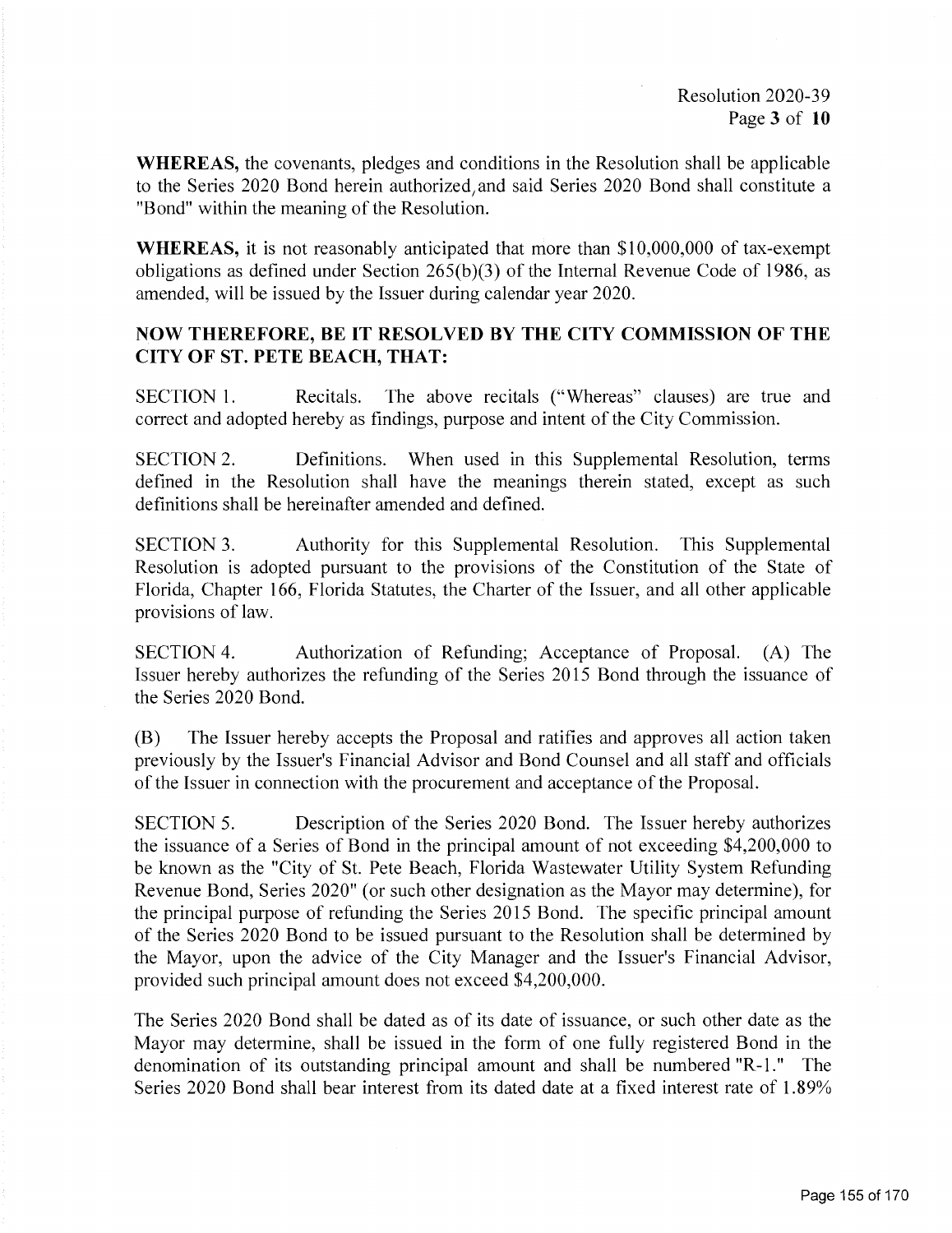per annum ( the " Interest Rate"). The Interest Rate is subject to adjustment as provided in Section 7 hereof. The Interest Rate shall be calculated on the basis of a 360-day year consisting of twelve 30-day months. Interest on the Series 2020 Bond shall be payable annually on November 1 each year (the "Interest Dates"), commencing on November 1, 2021. The Series 2020 Bond shall be issued as a single Term Bond with a final maturity of November 1, 2035 and shall be subject to mandatory sinking fund redemption in such Sinking Fund Installments commencing on November 1, 2021 and on each November 1 thereafter through the maturity date of the Series 2020 Bond, determined by the Mayor, upon the advice of the City Manager and the Issuer's Financial Advisor, and approved by the Series 2020 Bondholder prior to the issuance of the Series 2020 Bond. The Sinking Fund Installments shall be included in the Series 2020 Bond. The Series 2020 Bond shall be sold on a negotiated basis to the Series 2020 Bondholder at a purchase price equal to 100% of the principal amount thereof. The Series 2020 Bondholder shall provide the Issuer with an executed Disclosure Letter and Truth-in-Bonding Statement as required by Section 218. 385, Florida Statutes, prior to the issuance of the Series 2020 Bond. The Interest Rate on the Series 2020 Bond shall comply in all respects with Section 215. 84, Florida Statutes.

All payments of principal of and interest on the Series 2020 Bond shall be payable in any coin or currency of the United States which, at the time of payment, is legal tender for the payment of public and private debts and shall be made to the Series 2020 Bondholder in whose name the Series 2020 Bond shall be registered on the registration books maintained by the Issuer as of the close of business on the fifteenth day (whether or not a Business Day, as defined below) of the calendar month next preceding an Interest Date, (i) in immediately available funds, (ii) by delivering to the Series  $2020$  Bondholder no later than the applicable Interest Date a wire transfer, or (iii) in such other manner as the Issuer and the Series 2020 Bondholder shall agree upon in writing. After the Issuer makes the final payment of the principal of the Series 2020 Bond, the Series 2020 Bondholder will either provide the Issuer with the cancelled Series 2020 Bond or shall otherwise notify the Issuer in writing that such Series 2020 Bond has been fully paid and cancelled. If any Interest Date is not a Business Day, the corresponding payment shall be due on the next succeeding Business Day. The Issuer shall maintain books and records with respect to the identity of the Series 2020 Bondholder, including a complete and accurate record of any transfer of the Series 2020 Bond as provided in Section 10 hereof. For purposes of this Supplemental Resolution, " Business Day" shall mean any day other than a Saturday, Sunday or a day on which the Series 2020 Bondholder is authorized or required to be closed.

The Series 2020 Bond shall be substantially in the form set forth in Section 2. 08 of the Resolution, with such changes, amendments, modifications, omissions and additions as may be approved by the Mayor. Execution of the Series 2020 Bond by the Mayor shall be conclusive evidence of approval of any such changes.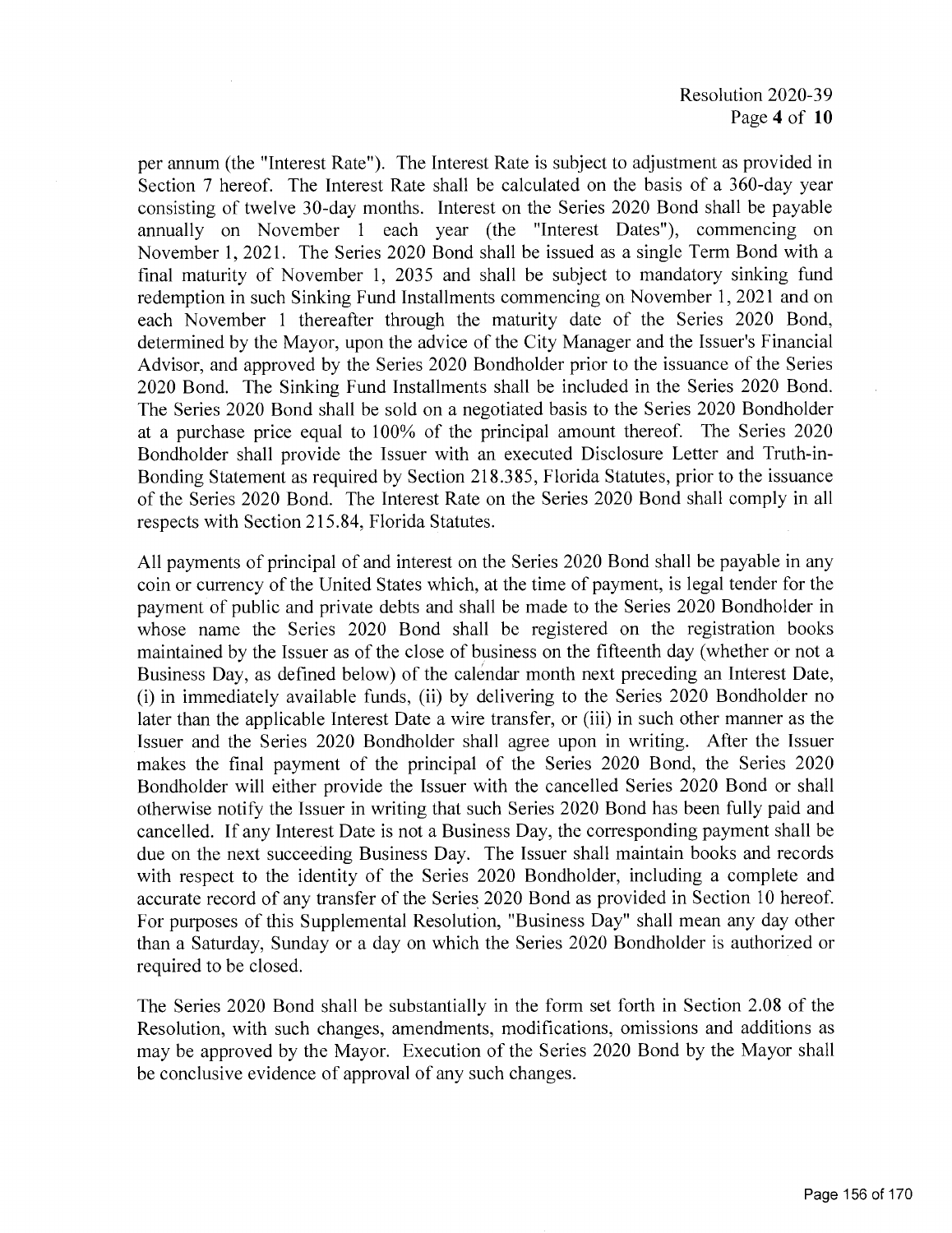SECTION 6. Redemption Provisions. (A) The Series 2020 Bond shall not be subject to optional redemption prior to May 1, 2028. After May 1, 2028, the Series 2020 Bond may be redeemed in whole but not in part on any Business Day at a price equal to 100% of the principal amount of the Series 2020 Bond to be redeemed plus accrued interest thereon to the date of redemption, without penalty or premium.

B) Any redemption of the Series 2020 Bond shall be made on such Business Day as shall be specified by the Issuer in a notice delivered to the Series 2020 Bondholder not less than ten ( 10) days prior thereto specifying the principal amount of the Series 2020 Bond to be redeemed and the date that shall be the date of such redemption. Notice having been given as aforesaid, the amount of the outstanding principal of the Series 2020 Bond to be redeemed shall become due and payable on the date of redemption stated in such notice together with interest accrued and unpaid to the date of redemption on the principal amount then being paid. If on the date of redemption moneys for the payment of the principal amount to be redeemed on the Series 2020 Bond, together with interest to the date of redemption on such principal amount shall have been paid to the Series 2020 Bondholder as above provided, then from and after the date of redemption, interest on such redeemed principal amount of the Series 2020 Bond shall cease to accrue. If said money shall not have been so paid on the date of redemption, such principal amount of the Series 2020 Bond shall continue to bear interest until payment thereof at the then applicable Interest Rate. Any such failure to pay the redemption price shall not constitute an Event of Default under the Resolution.

C) Notwithstanding any other provision of the Resolution, the Issuer shall not be required to provide the Series 2020 Bondholder with any notice with respect to the payment of any scheduled Sinking Fund Installment.

SECTION 7. Adjustments to Interest Rate. (A) In the event of a Determination of Taxability (as defined below) or if the Series 2020 Bond loses its designation as a "qualified tax-exempt obligation" under Section  $265(b)(3)$  of the Code ("Loss of BQ Designation"), the Interest Rate on the Series 2020 Bond shall be adjusted ( the " Adjusted Rate") in such manner as shall be determined by the Series 2020 Bondholder, absent manifest error, as shall be necessary to provide to the Series 2020 Bondholder an aftertax yield on the then outstanding principal amount of the Series 2020 Bond equal to the after- tax yield to the Series 2020 Bondholder if such Determination of Taxability or Loss of BQ Designation had not occurred, from the date such interest must be included in such gross income; provided, however, such Adjusted Rate shall never exceed the Maximum Lawful Rate. Immediately upon a Determination of Taxability or Loss of BQ Designation and in no event later than thirty (30) days after such Determination of Taxability or Loss of BQ Designation, the Issuer agrees to pay the Additional Amount to the Series 2020 Bondholder. "Additional Amount" means (i) the difference between (a) interest on the Series 2020 Bond for the period commencing on the earliest date on which the interest on the Series 2020 Bond (or portion thereof) is deemed to have lost its tax-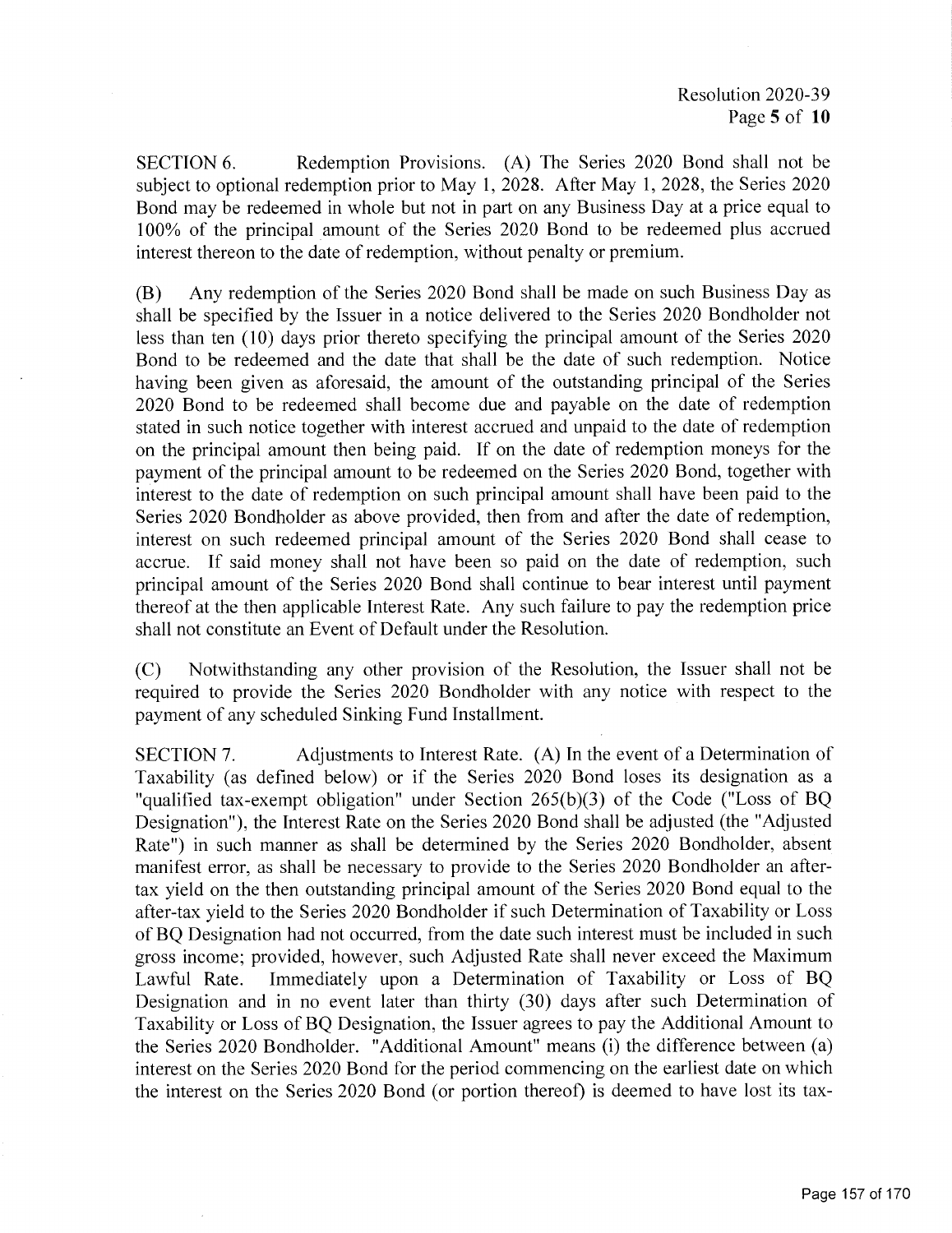Resolution 2020-39 Page 6 of 10

exempt status ( which may be as early as the date of issuance of the Series 2020 Bond) and ending on the effective date of the adjustment of the Interest Rate to the Adjusted Rate (the "Prior Taxable Period") at a rate per annum equal to the Adjusted Rate and (b) the aggregate amount of interest paid on the Series 2020 Bond during the Prior Taxable Period at the Interest Rate applicable to the Series 2020 Bond prior to the adjustment to the Adjusted Rate, plus (ii) any penalties, fines, fees, costs and interest paid or payable by the Series 2020 Bondholder to the Internal Revenue Service by reason of such Determination of Taxability or Loss of BQ Designation.

For purposes of this Section 7, "Determination of Taxability" shall mean the circumstance of interest paid or payable on the Series 2020 Bond becoming includable for federal income tax purposes in the gross income of the Series 2020 Bondholder as a consequence of any act or omission of the Issuer. A Determination of Taxability will be deemed to have occurred upon (I) the receipt by the Issuer or the Series 2020 Bondholder of an original or a copy of an Internal Revenue Service Technical Advice Memorandum or Statutory Notice of Deficiency or other official letter or correspondence from the Internal Revenue Service which holds that any interest payable on the Series 2020 Bond is includable in the gross income of the Series 2020 Bondholder; (II) the issuance of any public or private ruling of the Internal Revenue Service that any interest payable on the Series 2020 Bond is includable in the gross income of the Series 2020 Bondholder, or III) receipt by the Issuer or the Series 2020 Bondholder of an opinion of a Bond Counsel that any interest on the Series 2020 Bond has become includable in the gross income of the Series 2020 Bondholder for federal income tax purposes. For all purposes of this definition, a Determination of Taxability will be deemed to occur on the date as of which the interest on the Series 2020 Bond is deemed includable in the gross income of the Series 2020 Bondholder.

 $(B)$  After the occurrence of an Event of Default under Section 7.01(A) of the Resolution, from and after five (5) days following the applicable payment due date, the Interest Rate for the Series 2020 Bond shall be increased to a rate equal to the lesser of (i) then sum of then applicable Interest Rate plus 2.00% and (ii) the Maximum Lawful Rate, until such Event of Default is cured. The Series 2020 Bondholder shall give the Issuer notice of any such adjustment.

SECTION 8. Application of Series 2020 Bond Proceeds. The proceeds derived from the sale of the Series 2020 Bond shall be applied by the Issuer simultaneously with the delivery thereof as follows:

A) A sufficient amount of the proceeds of the Series 2020 Bond, together with other legally available moneys of the Issuer, shall be paid to the holder of the Series 2015 Bond in order to redeem such Series 2015 Bond as of the date of issuance of the Series 2020 Bond.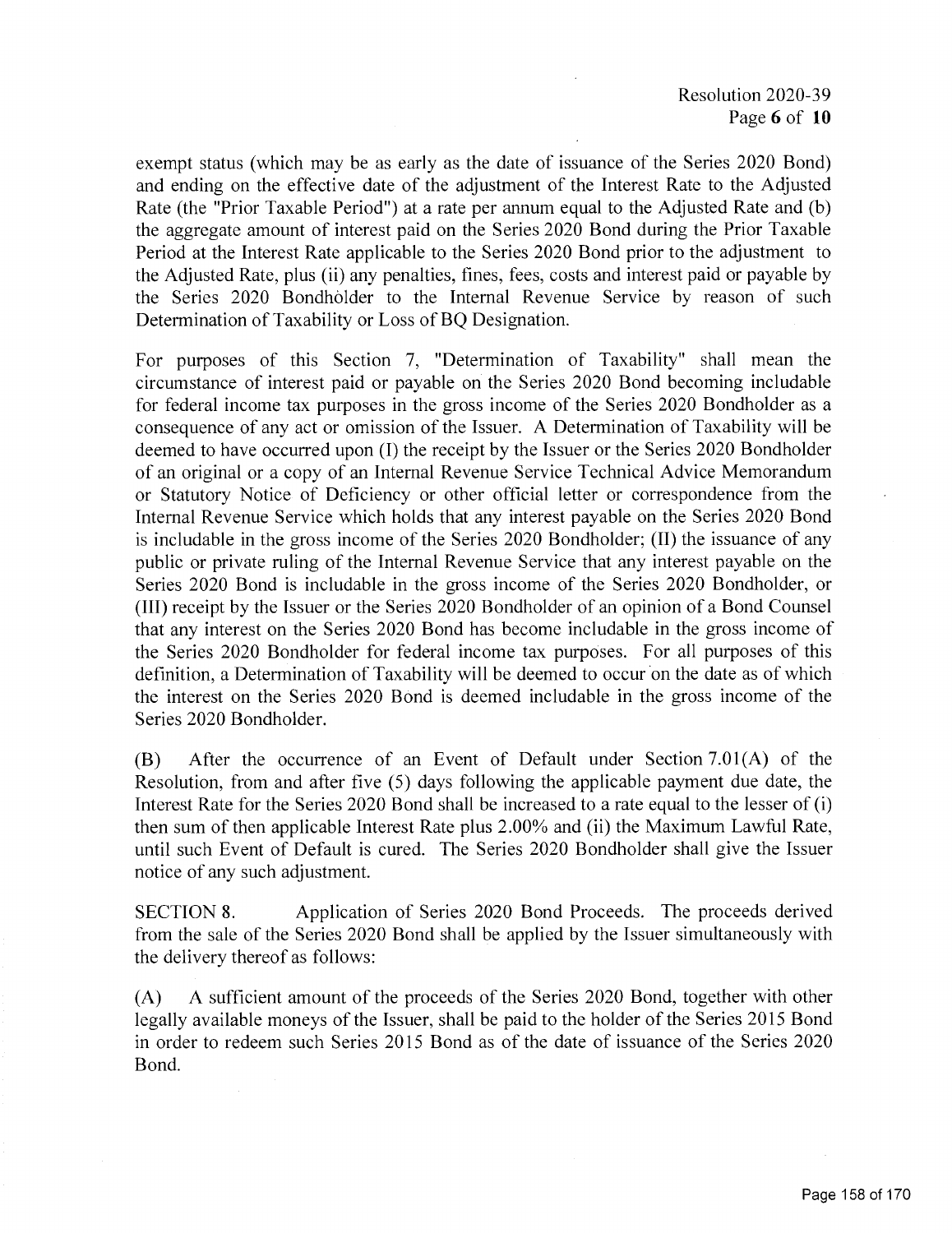B) The remainder of the proceeds of the Series 2020 Bond shall be applied to the payment of costs and expenses relating to the issuance of the Series 2020 Bond and, to the extent of any remaining proceeds, to the payment of interest on the next scheduled Interest Date.

SECTION 9. No Reserve. In accordance with Section  $4.05(B)(4)$  of the Resolution, the Reserve Account Requirement for the Series 2020 Bond shall be \$0.00 and the Series 2020 Bond shall not be secured in any manner by the Reserve Account or any subaccount therein.

SECTION 10. Transfer. The Series 2020 Bondholder's right, title and interest in and to the Series 2020 Bond and any amounts payable by the Issuer thereunder may be assigned and reassigned in whole only by the Series 2020 Bondholder, without the necessity of obtaining the consent of the Issuer; provided, that any such assignment, transfer or conveyance shall be made only to  $(A)$  an affiliate of the Series 2020 Bondholder or  $(B)$  a bank, insurance company or their affiliate, provided that any such entity is purchasing the Series 2020 Bond for its own account with no present intention to resell or distribute the Series 2020 Bond, subject to each investor's right at any time to dispose of the Series 2020 Bond as it determines to be in its best interests or  $(C)$  a qualified institutional buyer," as defined in Rule 144A of the Securities Act of 1933, or an " accredited investor," as defined in Rule 501 of Regulation D. Upon notification by the Series 2020 Bondholder to the Issuer of the Series 2020 Bondholder's intent to assign and sell its right, title and interest in and to the Series 2020 Bond as herein provided, the Issuer agrees that it shall execute and deliver to the assignee Series 2020 Bondholder, a Series 2020 Bond in the principal amount so assigned, registered in the name of the assignee Series 2020 Bondholder, executed and delivered by the Issuer in the same manner as provided herein and with an appendix attached thereto setting forth the principal amounts to be paid on each Sinking Fund Installment date with respect to the Series 2020 Bond. In all cases of an assignment of the Series 2020 Bond, the Issuer shall at the earliest practical time enter the change of ownership in the registration books; provided, however, the written notice of assignment must be received by the City Manager at the Issuer's address set forth in Section 13 hereof no later than the close of business on the fifteenth (15th) day (whether or not a Business Day) of the calendar month next preceding an Interest Date in order to have such transfer recorded on the books and records of the Issuer on such next succeeding Interest Date.

Nothing contained in this Section 10 shall be interpreted to prohibit the Series 2020 Bondholder from selling participations in the Series 2020 Bond to any investors meeting the conditions set forth in the immediately preceding paragraph.

SECTION 11. Appointment of Paying Agent and Registrar. The Issuer is hereby designated as the Paying Agent and Registrar for the Series 2020 Bond. The City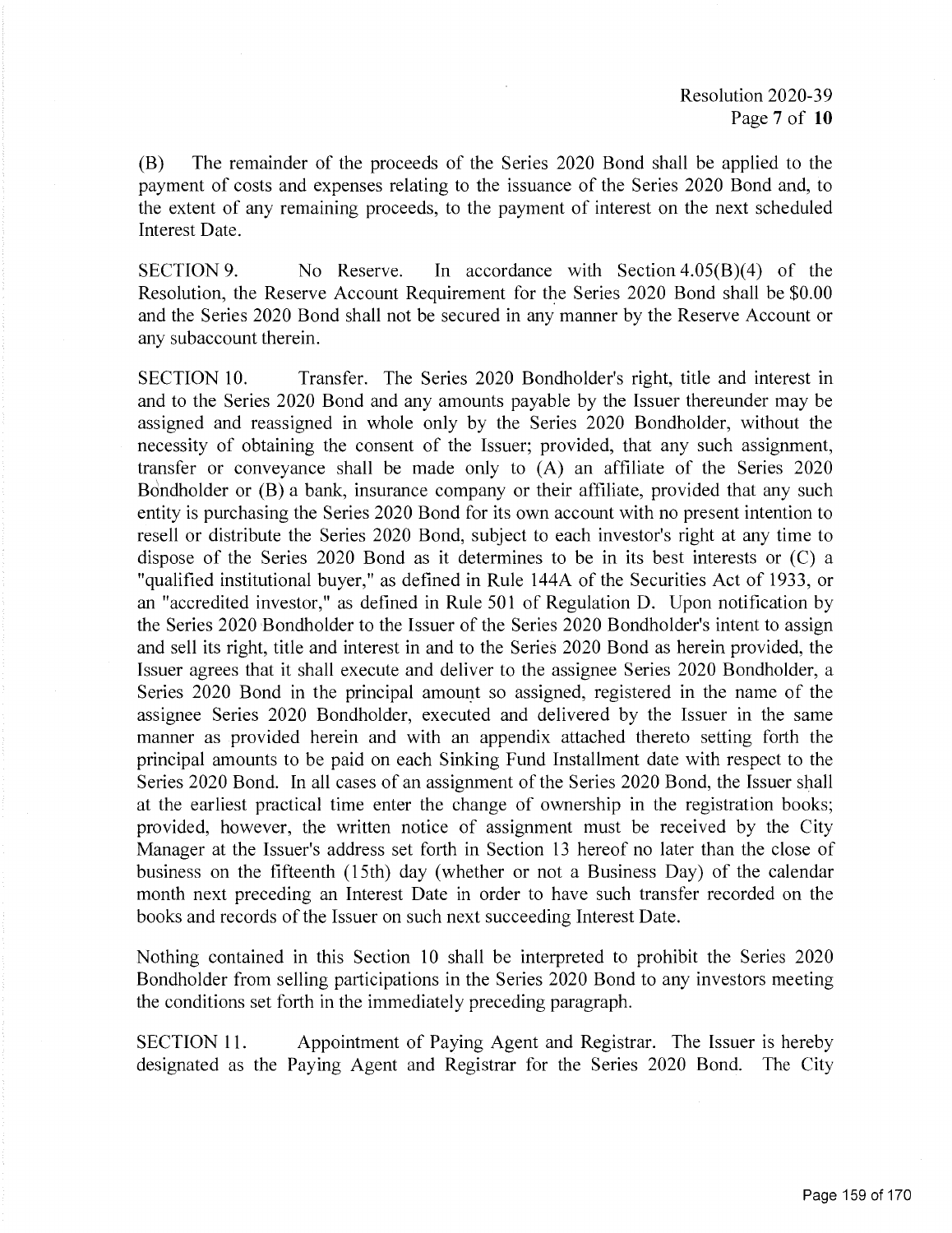Manager shall be responsible for maintaining the registration books with respect to the Series 2020 Bond and for making all required payments on the Series 2020 Bond.

SECTION 12. Reporting Financial Information. The Issuer will furnish to the Series 2020 Bondholder within 270 days after the close of each Fiscal Year a copy of the annual audited financial statements of the Issuer audited by a certified public accountant. The Issuer shall provide the Series 2020 Bondholder with a copy of the annual budget of the Issuer each year and any material amendments thereto within 60 days of the final adoption of such budget or amendments. With reasonable promptness, the Issuer shall provide such other information as may be reasonably requested by the Series 2020 Bondholder from time to time.

SECTION 13. Notices. Any notices or other communications required or permitted hereunder shall be sufficiently given if delivered personally or sent registered or certified mail, postage prepaid, to the City of St. Pete Beach, Florida, 155 Corey Avenue, St. Pete Beach, Florida 33706, Attention: City Manager, and to the Noteholder, Truist Bank, 5130 Parkway Plaza Boulevard, Charlotte, North Carolina 28217, Attention: Andrew G. Smith, Senior Vice President, or at such other address as shall be furnished in writing by any such party to the other, and shall be deemed to have been given as of the date so delivered or deposited in the United States mail.

SECTION 14. Waiver of Jury Trial; Applicable Law and Jurisdiction. (A) To the extent permitted by applicable law, the Issuer knowingly, voluntarily and intentionally waives any right it may have to a trial by jury in respect of any litigation based on, or arising out of, under or in connection with the Resolution, the Series 2020 Bond or any agreement contemplated to be executed in connection with the Resolution, or any course of conduct, course of dealing, statements ( whether verbal or written) or actions of the Issuer or the Series 2020 Bondholder.

B) The substantive laws of the State of Florida shall govern the Resolution, the Series 2020 Bond or any agreement contemplated to be executed in connection with the Resolution. The Issuer submits to the jurisdiction of Florida courts and federal courts and agrees that venue for any suit concerning the Series 2020 Bond, this Supplemental Resolution or the Resolution shall be in Pinellas County, Florida and the Middle District of Florida.

SECTION 15. Modification or Amendment of this Supplemental Resolution. No modification or amendment of this Supplemental Resolution or of any resolution amendatory thereof or supplemental thereto, which would have an adverse effect on the Series 2020 Bondholder may be made without the consent in writing of the Series 2020 Bondholder.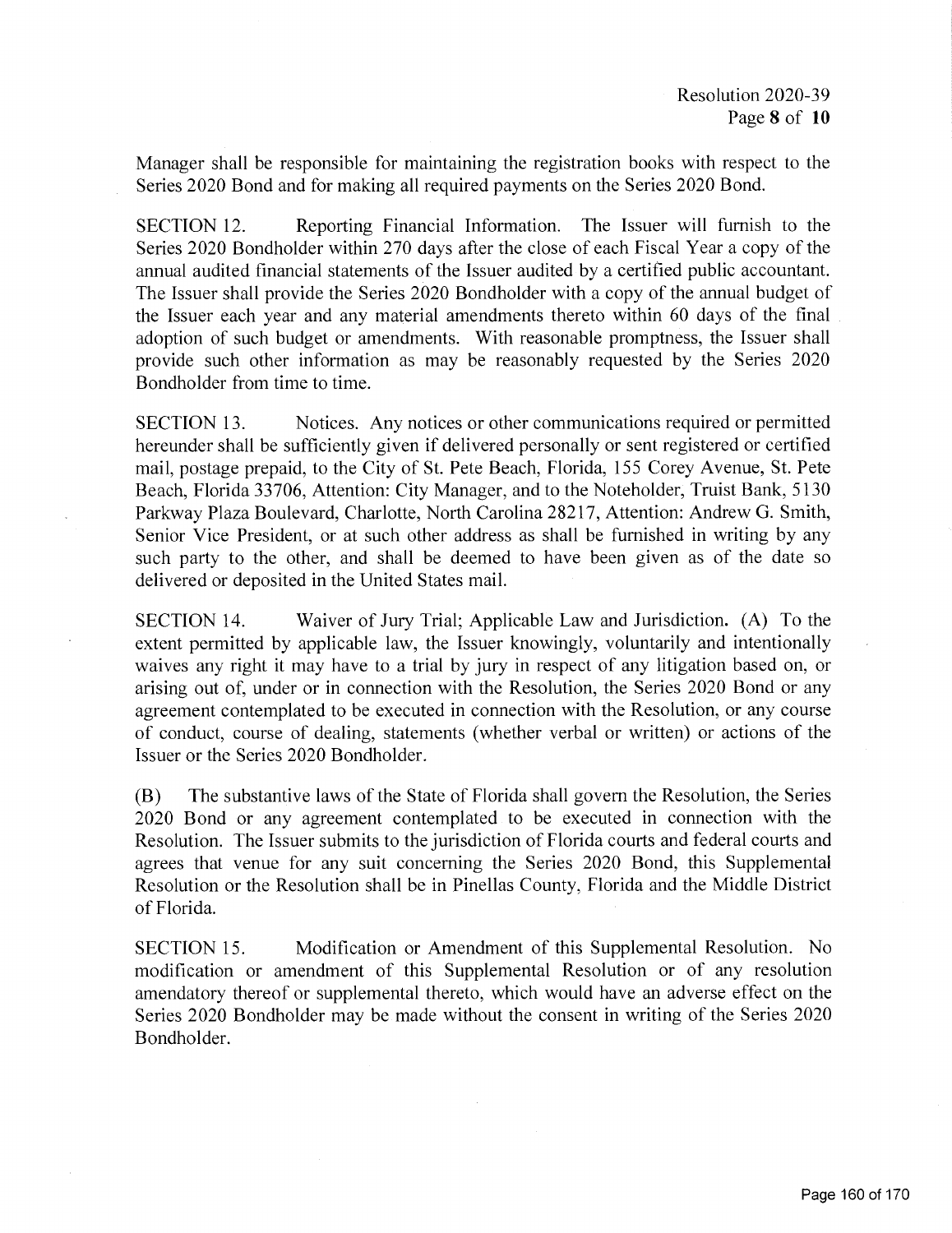SECTION 16. Designation of the Series 2020 Bond as a Qualified Tax -Exempt Obligation. The Issuer hereby designates the Series 2020 Bond as a " qualified taxexempt obligation" under Section  $265(b)(3)$  of the Code. This designation is based upon the findings of the Issuer set forth in the final Whereas clause hereof and the Mayor and the City Manager are each authorized to certify such finding upon the issuance of the Series 2020 Bond.

SECTION 17. General Authority. The Mayor, the City Manager, the Assistant City Manager, the Clerk, the City Attorney, and the other officers, attorneys and other agents or employees of the Issuer are hereby authorized to do all acts and things required of them by this Supplemental Resolution or the Resolution, or desirable or consistent with the requirements hereof or of the Resolution for the full, punctual and complete performance of all the terms, covenants and agreements contained herein or in the Series 2020 Bond or the Resolution and each member, employee, attorney and officer of the Issuer is hereby authorized and directed to execute and deliver any and all papers and instruments and to be and cause to be done any and all acts and things necessary or proper for carrying out the transactions contemplated hereunder.

SECTION 18. Conflicts. All resolutions or parts of resolutions, in conflict herewith are hereby repealed to the extent of any conflict with this Supplemental Resolution.

SECTION 19. Severability. The provisions of this Resolution are declared to be severable, and if any section, sentence, clause or phrase of this Resolution shall for any reason be held to be invalid or unconstitutional, such decision shall not affect the validity of the remaining sections, sentences, clauses, and phrases of this Resolution but they shall remain in effect, it being the legislative intent that this Resolution shall stand notwithstanding the invalidity of any part.

SECTION 20. Construction. This Resolution is to be liberally construed to accomplish its objectives.

SECTION 21. Effective Date. This Resolution shall take effect immediately upon adoption.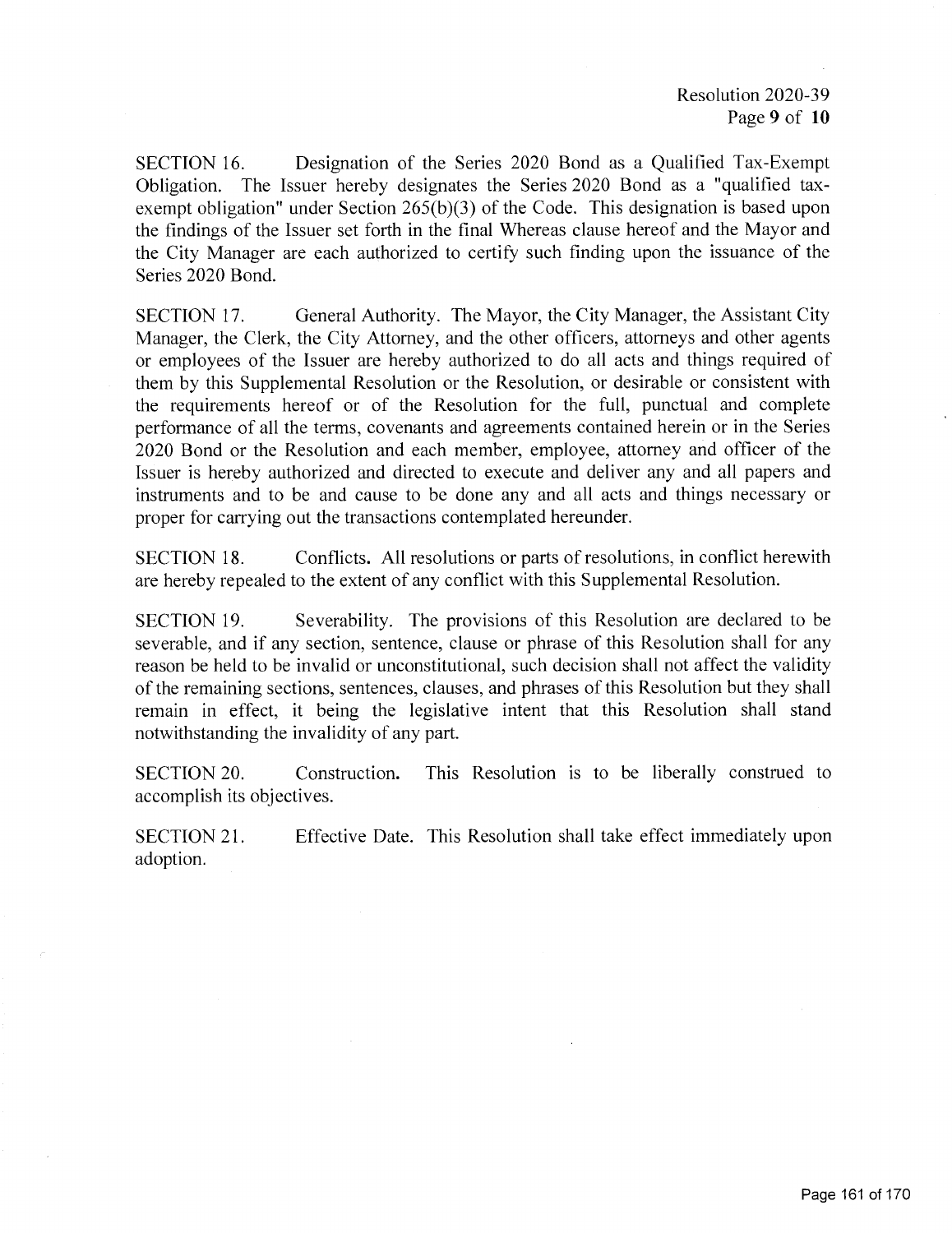Resolution 2020-39 Page 10 of 10

### PASSED AND APPROVED BY THE CITY COMMISSION OF THE CITY OF ST. PETE BEACH, FLORIDA, THIS 13TH DAY OF OCTOBER, 2020.

CITY COMMISSION, CITY OF ST. PETE BEACH, FLORIDA

l. Alan Johnson, Mayor

ATTEST:

Amber LaRowe, City Clerk

APPROVED AS TO LEGAL FORM AND CORRECTNESS:

 $\sim$ 

ndrew Dickman, City Attorney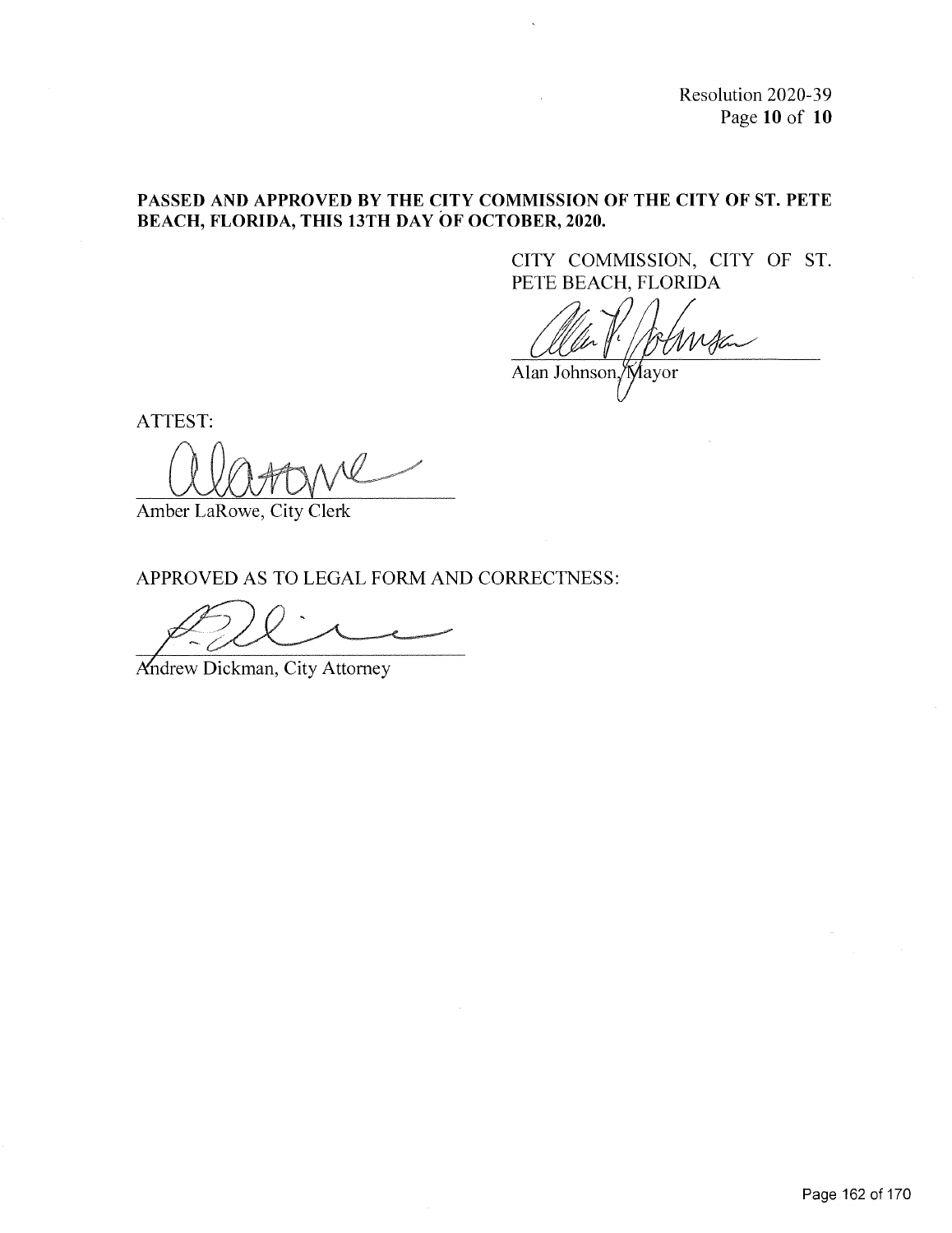# EXHIBIT A

 $\bar{\chi}$ 

## PROPOSAL OF TRUIST BANK

 $\mathcal{L}^{\text{max}}_{\text{max}}$ 

 $\label{eq:2.1} \frac{1}{\sqrt{2}}\int_{\mathbb{R}^3}\frac{1}{\sqrt{2}}\left(\frac{1}{\sqrt{2}}\right)^2\frac{1}{\sqrt{2}}\left(\frac{1}{\sqrt{2}}\right)^2\frac{1}{\sqrt{2}}\left(\frac{1}{\sqrt{2}}\right)^2\frac{1}{\sqrt{2}}\left(\frac{1}{\sqrt{2}}\right)^2\frac{1}{\sqrt{2}}\left(\frac{1}{\sqrt{2}}\right)^2.$ 

 $\label{eq:2.1} \frac{1}{\sqrt{2}}\int_{\mathbb{R}^3}\frac{1}{\sqrt{2}}\left(\frac{1}{\sqrt{2}}\right)^2\frac{1}{\sqrt{2}}\left(\frac{1}{\sqrt{2}}\right)^2\frac{1}{\sqrt{2}}\left(\frac{1}{\sqrt{2}}\right)^2\frac{1}{\sqrt{2}}\left(\frac{1}{\sqrt{2}}\right)^2\frac{1}{\sqrt{2}}\left(\frac{1}{\sqrt{2}}\right)^2.$ 

 $\label{eq:2.1} \mathcal{L}(\mathcal{L}^{\text{max}}_{\text{max}}(\mathbf{x})) = \mathcal{L}(\mathcal{L}^{\text{max}}_{\text{max}}(\mathbf{x}))$ 

 $\mathcal{L}^{\text{max}}_{\text{max}}$ 

 $\mathcal{L}(\mathcal{A})$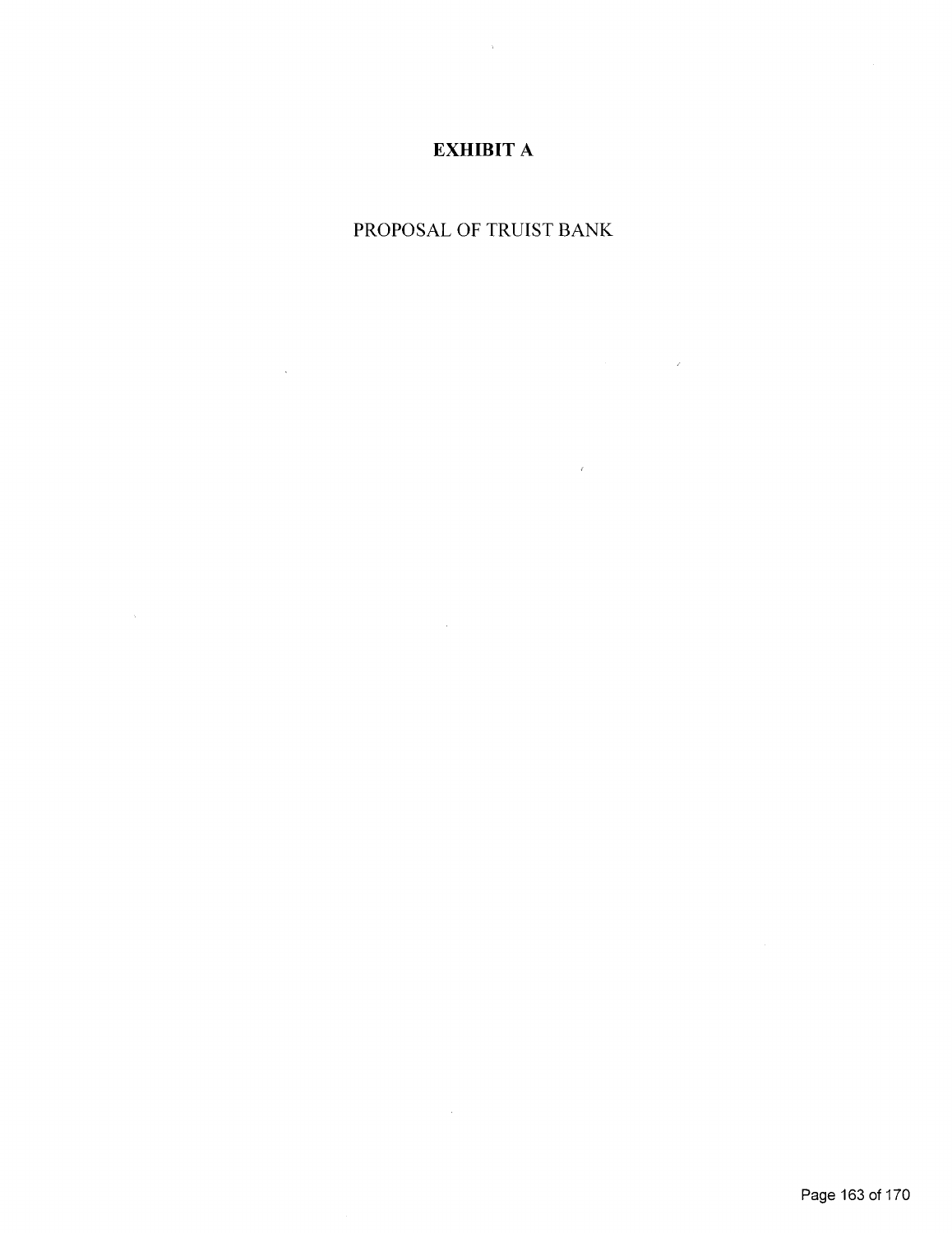## Branch Banking & Trust Company

Governmental Finance

5130 Parkway Plaza Boulevard Charlotte, North Carolina 28217 Phone (704) 954-1700 Fax (704) 954-1799

September 1, 2020

Ms. Lourdes Abadin Estrada Hinojosa & Company, Inc.

Re: City of St. Pete Beach, FL

Dear Ms. Abadin:

Truist Bank ("Lender") is pleased to offer this proposal for the financing requested by the City of St. Pete Beach, FL ("Borrower").

| <b>PROJECT:</b>                               | Wastewater Revenue Bond                                                                                                                                                                                                                  |
|-----------------------------------------------|------------------------------------------------------------------------------------------------------------------------------------------------------------------------------------------------------------------------------------------|
| <b>AMOUNT:</b>                                | \$4,157,000.00                                                                                                                                                                                                                           |
| TERM:                                         | 15 years                                                                                                                                                                                                                                 |
| <b>INTEREST RATE:</b>                         | 1.89%                                                                                                                                                                                                                                    |
| <b>TAX STATUS:</b>                            | Tax Exempt - Bank Qualified                                                                                                                                                                                                              |
| <b>PAYMENTS:</b>                              | Interest: Annual<br>Principal: Annual                                                                                                                                                                                                    |
| <b>INTEREST RATE</b><br><b>CALCULATION:</b>   | 30/360                                                                                                                                                                                                                                   |
| <b>SECURITY:</b>                              | Pledge of revenues derived from the Borrower's Sewer System                                                                                                                                                                              |
| <b>PREPAYMENT</b><br><b>TERMS:</b>            | Prepayable in whole at any time with a one percent prepayment penalty. As an<br>alternative, the Borrower may elect to have the transaction be non-callable for the<br>first half of the term, then prepayable in whole without penalty. |
| <b>RATE</b><br><b>EXPIRATION:</b>             | October 30, 2020                                                                                                                                                                                                                         |
| DOCUMENTATION/<br><b>LEGAL REVIEW</b><br>FEE: | \$7,500                                                                                                                                                                                                                                  |
| <b>FUNDING:</b>                               | The financing shall be fully funded at closing and allow for a maximum of four<br>funding disbursements in the form of wires or checks.                                                                                                  |